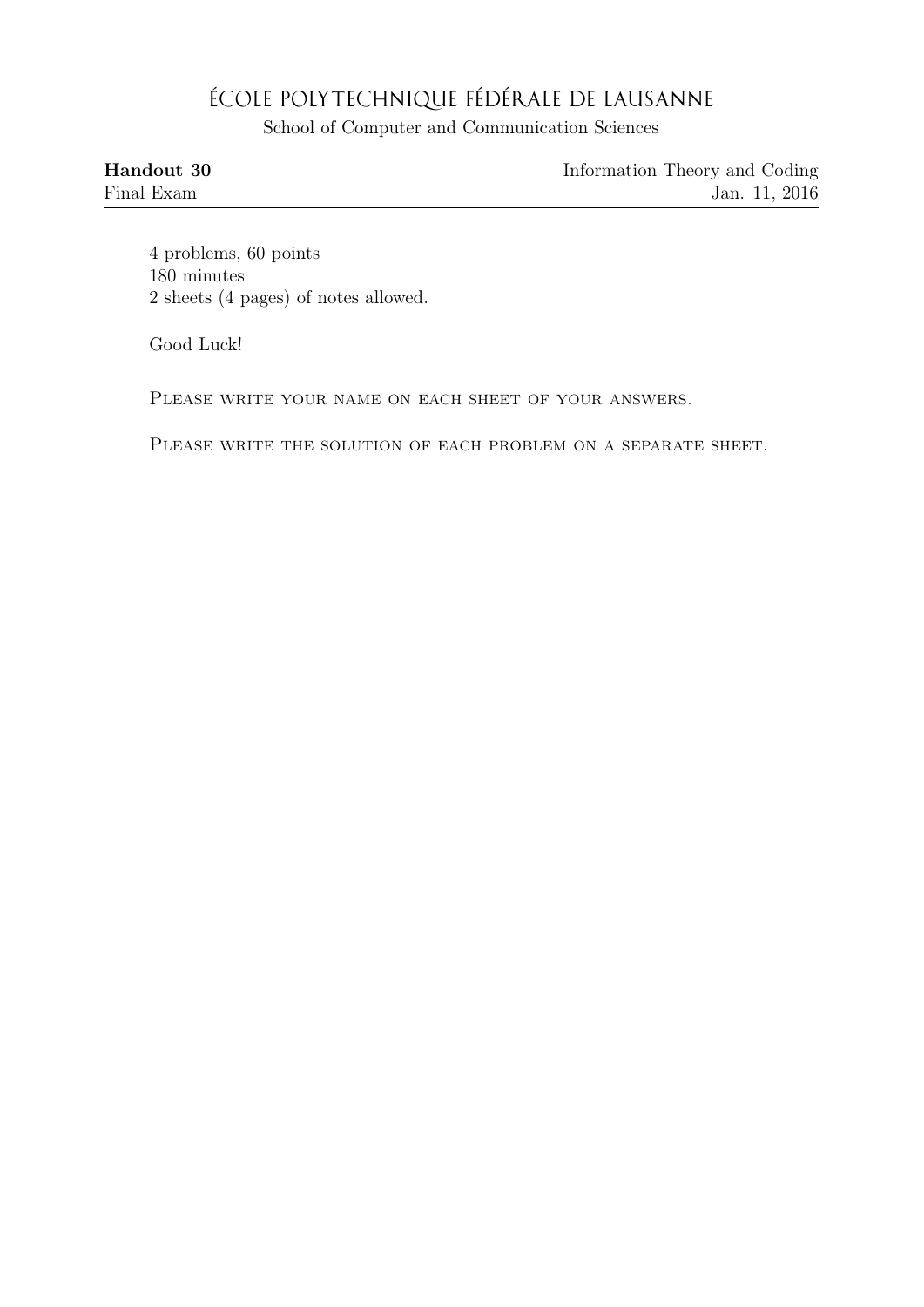PROBLEM 1. (12 points) Let  $X_1, X_2, \ldots$  be a stationary binary source. An observer tries to guess the current source symbol on the basis of his past observations of the source. For  $n = 1, 2, \ldots$  let  $\hat{X}_n = f_n(X_1, \ldots, X_{n-1})$  denote the guess by the observer for  $X_n$  after observing  $X^{n-1} = (X_1, \ldots, X_{n-1})$ . Here each  $f_n : \{0,1\}^{n-1} \to \{0,1\}$  is a deterministic function, in particular,  $\hat{X}_1$  is a constant.

- (a) (4 pts) Let  $Z_n$  be the indicator variable of the event  $\hat{X}_n \neq X_n$ , i.e.,  $Z_n = 0$  if the observer guesses the correctly,  $Z_n = 1$  otherwise. Express the entropy rate of the process  $Z_1, Z_2, \ldots$  in terms of the entropy rate of the source.
- (b) (4 pts) Let  $p_n = Pr(Z_n = 1)$  denote the probability that the observer guesses incorrectly. Show that  $h_2(p_n) \geq H(X_n | X^{n-1})$ , where  $h_2$  is the binary entropy function.
- (c) (4 pts) Let  $p = \liminf_{n \to \infty} p_n$  denote the 'error rate' of the observer. Show that  $h_2(p)$ cannot be smaller than the entropy rate of the source.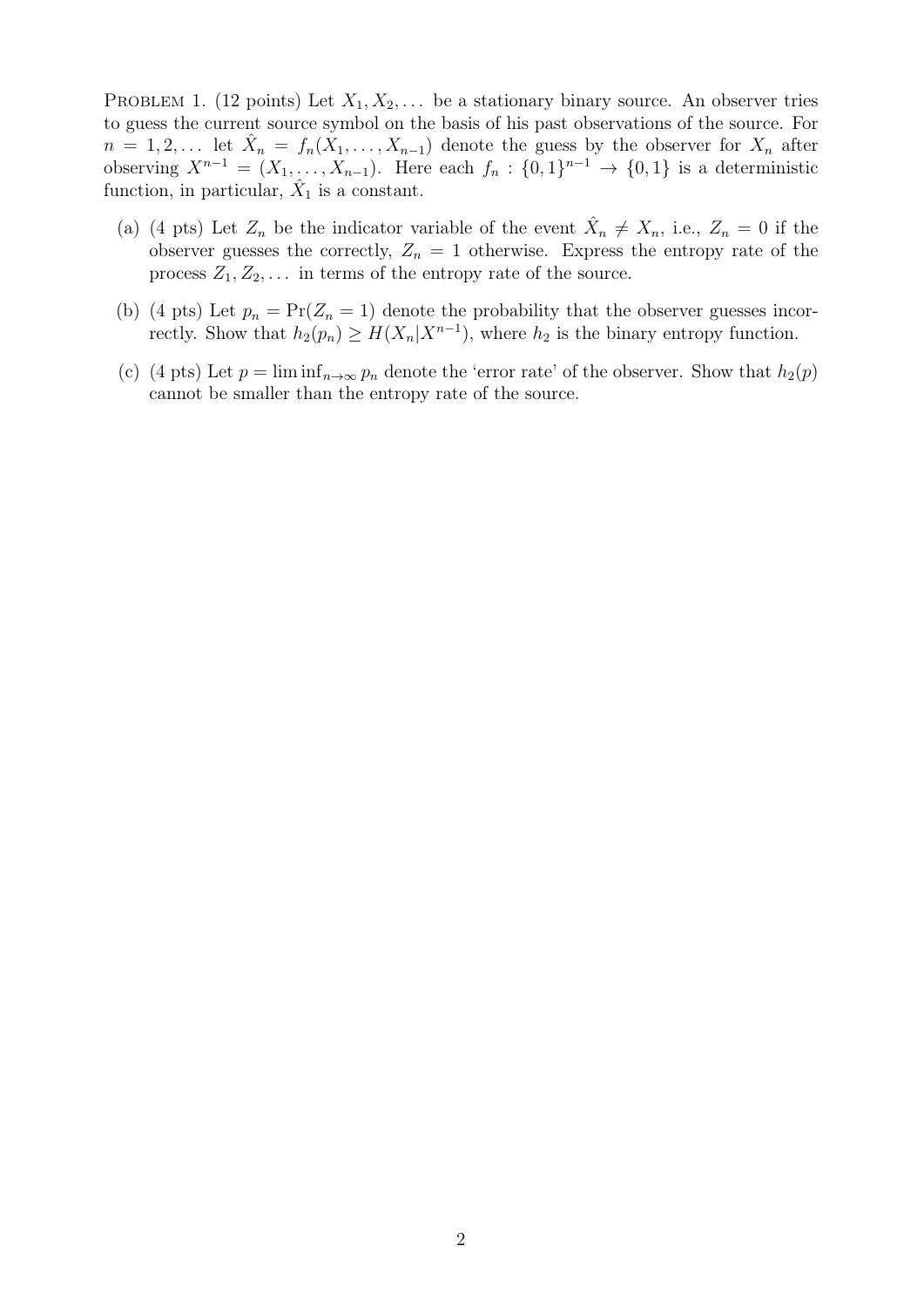PROBLEM 2. (16 points) Consider a two-way communication system where two parties communicate via a common output they both can observe and influence. Denote the common output by Y, and the signals emitted by the two parties by  $x_1$  and  $x_2$  respectively. Let  $p(y|x_1, x_2)$  model the memoryless channel through which the two parties influence the output.

We will consider feedback-free block codes, i.e., we will use encoding and decoding functions of the form

enc<sub>1</sub>:  $\{1, ..., 2^{nR_1}\} \to \mathcal{X}_1^n$  dec<sub>1</sub>:  $\mathcal{Y}^n \times \{1, ..., 2^{nR_1}\} \to \{1, ..., 2^{nR_2}\}$ enc<sub>2</sub>:  $\{1, \ldots, 2^{nR_2}\} \to \mathcal{X}_2^n$  dec<sub>2</sub>:  $\mathcal{Y}^n \times \{1, \ldots, 2^{nR_2}\} \to \{1, \ldots, 2^{nR_1}\}$ 

with which the parties encode their own message and decode the other party's messages. (Note that when a party is decoding the other party's message, it can make use of the knowledge of its own message).

We will say that the rate pair  $(R_1, R_2)$  is achievable, if for any  $\epsilon > 0$ , there exist encoders and decoders with the above form for which the average error probability is less than  $\epsilon$ .

Consider the following 'random coding' method to construct the encoders:

- (i) Choose probability distributions  $p_j$  on  $\mathcal{X}_j$ ,  $j = 1, 2$ .
- (ii) Choose  $\{\text{enc}_1(m_1)_i : m_1 = 1, \ldots, 2^{nR_1}, i = 1, \ldots, n\}$  i.i.d., each having distribution as  $p_1$ . Similarly, choose  $\{\text{enc}_2(m_2)_i : m_2 = 1, ..., 2^{nR_2}, i = 1, ..., n\}$  i.i.d., each having distribution as  $p_2$ , independently of the choices for enc<sub>1</sub>.

For the decoders we will use typicality decoders:

- (i) Set  $p(x_1, x_2, y) = p_1(x_1)p_2(x_2)p(y|x_1, x_2)$ . Choose a small  $\epsilon > 0$  and consider the set T of  $\epsilon$ -typical  $(x_1^n, x_2^n, y^n)$ 's with respect to p.
- (ii) For decoder 1: given  $y^n$  and the correct  $m_1$ , dec<sub>1</sub> will declare  $\hat{m}_2$  if it is the unique  $m_2$  for which  $(enc_1(m_1), enc_2(m_2), y^n) \in T$ . If there is no such  $m_2$ , dec<sub>1</sub> outputs 0. (Similar description applies to Decoder 2.)
- (a) (3 pts) Given that  $m_1$  and  $m_2$  are the transmitted messages, show that  $(enc_1(m_1), enc_2(m_2), Y^n) \in T$  with high probability.
- (b) (3 pts) Given that  $m_1$  and  $m_2$  are the transmitted messages, and  $\tilde{m}_1 \neq m_1$  what is the probability distribution of  $(enc_1(\tilde m_1), enc(m_2), Y^n)$ ?
- (c) (3 pts) Under the assumptions in (b) show that the

$$
\Pr\{(\text{enc}_1(\tilde{m}_1), \text{enc}_2(m_2), Y^n) \in T\} \doteq 2^{-nI(X_1; X_2 Y)}.
$$

(d) (3 pts) Show that all rate pairs satisfying

$$
R_1 \le I(X_1; YX_2), \quad R_2 \le I(X_2; YX_1)
$$

for some  $p(x_1, x_2) = p(x_1)p(x_2)$  are achievable.

(e) (4 pts) For the case when  $X_1, X_2, Y$  are all binary and Y is the product of  $X_1$  and  $X_2$ , show that the achievable region is strictly larger than what we can obtain by 'half duplex communication' (i.e., the set of rates that satisfy  $R_1 + R_2 \leq 1$ .)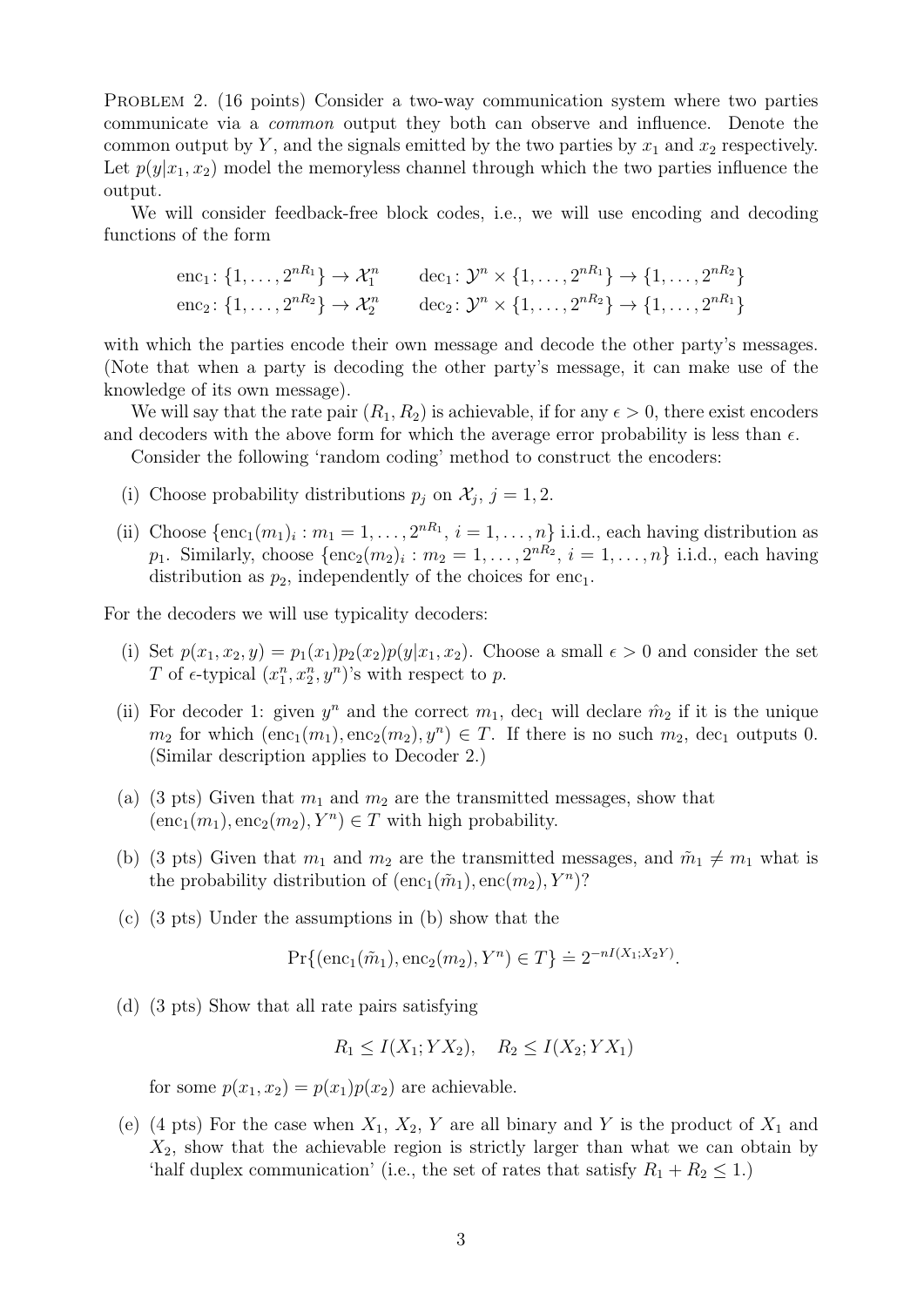PROBLEM 3. (16 pts) Suppose  $\{(X_i, Y_i) : i = 1, 2, ...\}$  is an i.i.d. sequence of pairs of discrete random variables. Let  $p(x, y)$  denote the probability mass function of each pair. Suppose  $X_1, X_2, \ldots$  is observed by Alice and  $Y_1, Y_2, \ldots$  is observed by Bob. Alice needs to inform Bob of the sequence she has seen. Consider the following method to accomplish this:

- (i) To each  $\epsilon$ -typical X sequence of length n assign a 'label' randomly and uniformly chosen from  $\{1, \ldots, 2^{nR}\}$ . The assignments are made independently. Let label $(x^n)$ denote the label assigned to the sequence  $x^n$  by this process.
- (ii) Upon observing  $X^n$ , Alice checks if it is typical and if so, sends label $(X^n)$  to Bob.
- (iii) Upon observing  $Y^n$  and receiving the label  $\ell$  from Alice, Bob makes a list of all X sequences  $\hat{x}^n$  for which  $(\hat{x}^n, Y^n)$  is jointly typical and label $(\hat{x}^n) = \ell$ . If the list contains a single sequence, Bob decides that it is what Alice observed.
- (a) (4 pts) As n gets large, what is the chance that the true sequence  $X<sup>n</sup>$  does not appear on Bob's list?
- (b) (4 pts) For a given typical sequence  $y^n$ , find an upper bound on the number of  $x^n$ sequences that are jointly typical with  $y^n$ .

[Hint: mimic the proof for bounding the size of the typical set, noting that for such sequences  $p(x^n, y^n) \approx 2^{-n(X,Y)}$  and  $p(y^n) \approx 2^{-n(Y)}$ .

- (c) (4 pts) For a typical  $y^n$ , upper bound the expected number of wrong sequences that appear on Bob's list.
- (d) (4 pts) Find a condition of the form  $R > R_0$  that guarantees that Bob will decide correctly with high probability.